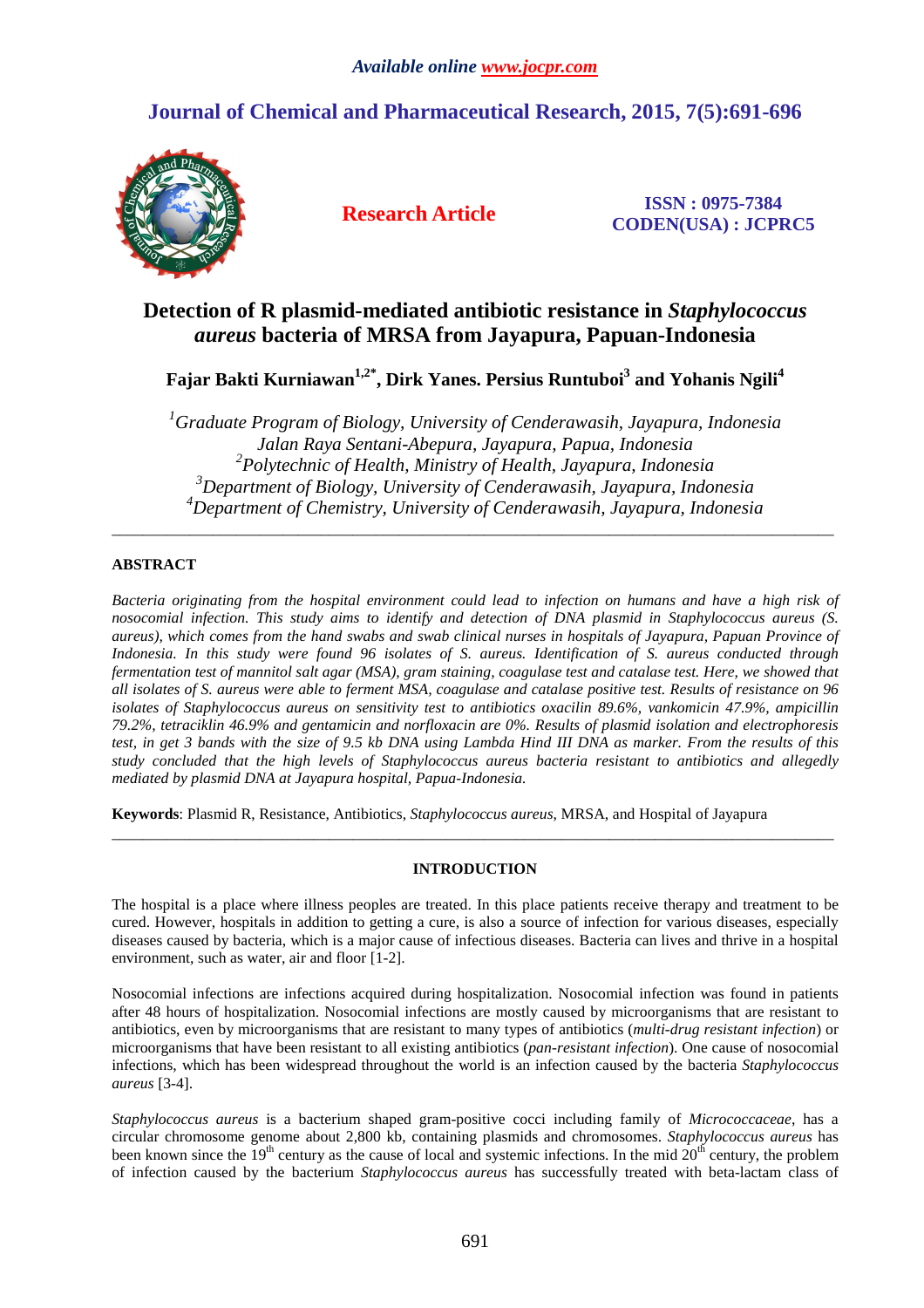antimicrobials that is penicillin. Penicillin beta-lactam antimicrobials bind binding protein (PBP) is a membrane peptidase enzyme which catalyzes the reaction transpeptidation the bacterial cell wall synthesis process [4]. Betalactam bond in the active site serine resulted in PBP is not active, cell wall synthesis failed and bacteria through lysis. Staphylococcus aureus has four kinds, namely PBP PBP 1 weighing 85 kDa, PBP2 weighing 81 kDa, PBP 3 weighing 75 kDa and PBP4 weighing 45 kDa. PBP1, 2 and 3 have transpeptidase activity and has a very high affinity for beta-lactam, thus giving beta-lactam antimicrobials will cause lethal for *Staphylococcus aureus* [5].

*\_\_\_\_\_\_\_\_\_\_\_\_\_\_\_\_\_\_\_\_\_\_\_\_\_\_\_\_\_\_\_\_\_\_\_\_\_\_\_\_\_\_\_\_\_\_\_\_\_\_\_\_\_\_\_\_\_\_\_\_\_\_\_\_\_\_\_\_\_\_\_\_\_\_\_\_\_\_*

Four years since antibiotics began to be produced and marketed massive, emerging bacteria that are resistant to penicillin. The first bacteria resistant to penicillin was *Staphylococcus aureus*. This bacterium is actually a normal flora of the body, but can cause diseases such as pneumonia if growth is not controlled or due to toxins.

Therapeutic efficacy against *Staphylococcus aureus* infections that do not last long because then appeared strains resistant plasmid containing a gene *bla*Z. Blaz gene encodes an betalactamase enzyme that is an enzyme capable of degrading penicillins by breaking the beta-lactam ring. The end of the 1950s, the problem of resistance to beta-lactam can be overcome by administering antimicrobial resistant to methicillin betalactamase ie. *Staphylococcus aureus* isolates were sensitive to methicillin-called *Methicillin Sensitive Staphylococcus aureus* (MSSA). After the use of antibiotics methicillin during one year in the hospital, the problem of resistance resurfaced with the discovery of methicillin-resistant *Staphylococcus aureus* isolates called Methicillin-Resistant *Staphylococcus aureus* (MRSA). *Staphylococcus aureus* MRSA strains were found to also have resistance to multiple antimicrobial properties or are multi-resistant. As a result of multi-resistant MRSA infection is the selection for antimicrobial therapy is becoming increasingly difficult [6].

The causes of resistance in *S. aureus* due to by genes that encode antibiotic resistance trait found in chromosomal DNA and DNA outside the chromosome (plasmid). Plasmids are circular DNA molecules are relatively small on the outside of the chromosomes present in prokaryotic cells, especially bacteria. Genes contained in plasmid in general are not essential for the growth and survival of individual bacteria, but often encode protein synthesis for antibiotic resistance [7].

Plasmids present in the cytoplasm of prokaryotic organisms and simple unicellular eukaryote. Plasmids can be grouped based on the nature of that encoded by the genes they contain, namely: *first*, Plasmid F (fertility) carrying the gene *tra*, which is responsible for the process of conjugation; *second*, Plasmid R (resistance) contain resistance genes against antibiotics or heavy metals; and the third plasmid containing genes encoding toxins and bacteriocins [8].

The results of previous studies, identification of bacterial isolates from the air and the hands of nurses showed that the dominance of species of bacteria are *Staphylococcus epidermidis* respectively 51.79% (29 isolates), *Staphylococcus aureus* 23.21% (13 isolates), *Lactobacillus sp* 17.86% (10 isolates), *Pseudomonas aeruginosa* 5.36% (3 Isolate), *M. luteus* 1.79% (1 Isolates), and 100% of *Staphylococcus aureus* has obtained are resistant to methicillin [9-10].

Based on the above, it has carried out a study to analyze the causes of resistance in *Staphylococcus aureus* bacteria found in the environment General Hospital Dok II Jayapura. This study focused on the detection of R-plasmids that are expected to get an overview electrophoresis on plasmid DNA that mediates resistance to antibiotics on *Staphylococcus aureus* MRSA strains in the environment of the Regional General Hospital (Hospital Dok II), Jayapura, Papua Province, Indonesia.

# **EXPERIMENTAL SECTION**

# **RESEARCH METHODOLOGY**

Places of sampling done in Hospital of Dok II, Jayapura, Papua, Indonesia. The population in this study is the identification of *S. aureus* bacterial culture obtained from Hospital Environment (Swab hands health officer and clinical isolates) Jayapura. The sample in this study was the identification of *S. aureus* bacterial culture obtained from Hospital Environment Jayapura (96 samples). The sampling method is performed as follows:

$$
n = \frac{z\alpha^2 PQ}{\cdots}
$$

 $d^2$ where:  $P =$ The proportion of isolates or circumstances to be searched (0.50)  $d =$ The absolute level of accuracy preferred (10%)  $\alpha$  = level of significance (0.025),  $z\alpha$  = 1.960 (viewed from distribution table/z)  $Q = 1-P$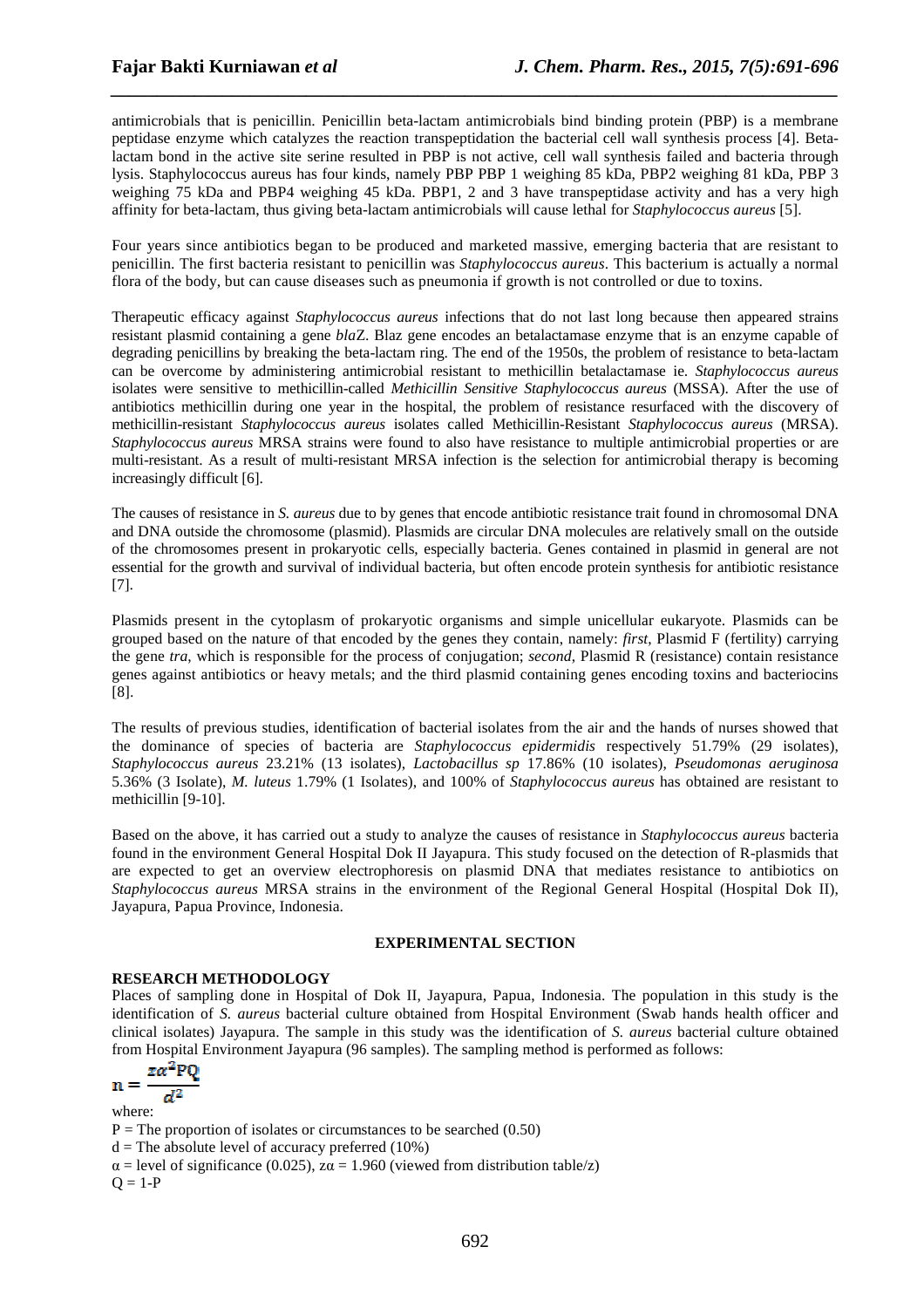$$
n = \frac{(1.960)^{2} \times 0.5 (1 - 0.5)}{0.1^{2}}
$$
  
n =  $\frac{0.9604}{0.01}$   
n = 96

Samples were grown on media fertilizer (*NaCl broth*) and purified on Media Blood To Plate (BAP), the incubation temperature of 37 °C for 24 h. Having seen the growth of the colony and haemolysis on BAP, then carried gram stain, catalase test, test and test fermentation mannitolt coagulase in colonies that grow [11].

*\_\_\_\_\_\_\_\_\_\_\_\_\_\_\_\_\_\_\_\_\_\_\_\_\_\_\_\_\_\_\_\_\_\_\_\_\_\_\_\_\_\_\_\_\_\_\_\_\_\_\_\_\_\_\_\_\_\_\_\_\_\_\_\_\_\_\_\_\_\_\_\_\_\_\_\_\_\_*

## **Catalase test**

Catalase testing is a way of identifying bacteria by dripping liquid  $H_2O_2$  3% in the bacterial suspension on the slide. Catalase test is positive if there is an air bubble in the suspension of bacteria which drops of  $H_2O_2$  become  $H_2O$  and  $O<sub>2</sub>$  by the catalase enzyme.

## **Mannitol fermentation test**

Mannitol fermentation test conducted by growing colonies of *Staphylococcus sp* on MSA media, then incubated 37 °C for 24 h, where bacteria can grow and positive results occur mannitol fermentation media color change from red to yellow. Mannitol fermentation is characteristic of *S.aureus*.

## **Coagulase test**

Coagulase test conducted by making a suspension of bacteria using 0.9% NaCl on a glass slide. Bacterial suspension was mixed with plasma citrate (9 parts of plasma: 1 Sodium citrate 3.8%), then shaken and after 19 sec, check whether there is coagulase to see whether there is a white blob on the slide. If the negative can be confirmed by coagulase test tube method. How to tubes made by inoculating colonies growing on MSA media to media BHI (*Brain Heart Infution*), after incubation at 37 °C for 24 h. Then coupled plasma citrate, then incubated back at 37 °C for 24 h. Positive results in case of agglutination or clots.

#### **Sensitivity test**

Examination of bacteria to antibiotics sensitivity test is performed with sensitivity test. This study uses the disk diffusion method, the bacteria used in this method is to have turbidity in accordance with the standard Mac Farland No. 0.5-1. Once accordance with the standard turbidity, inoculated 0.2 mL suspension in the MHA sample, then place the paper disk antibiotics, Tetracycline 30 µg, Kanamycin µg and Erythromycin µg. Incubate 37 °C for 24 h, the test results of this method, shown by the clear zone/clear around the paper discs, as the obstacle area (zone of inhibition) the growth of germs. Zone of inhibition results were analyzed using a standard interpretation of inhibition zone Beuer Kirby. Results are interpreted according to the diameter contained in Table LCSI. At 5 µg methicillin discs, resistant *S.aureus* methisilin have growth inhibitory zone diameter ≤9 mm, while methicillin-sensitive S. aureus have a growth inhibitory zone  $\geq$ 14 mm.

#### **Isolation of plasmid DNA**

The first step is to get a plasmid DNA by growing bacterial cells containing the recombinant plasmid. After the cells were harvested, walls and cell membranes are broken down so that the contents of the cell (cell extracts) out. Cell extract is then purified by a series of treatments in order to obtain pure plasmid DNA. Isolation of DNA were performed in this study according to standard procedures that are commonly performed. Homogenization of cells with this procedure will result in DNA intact as this process causes cell distruption and cleaned the cell components other than DNA. Addition of chloroform after centrifugation to separate the solution into liquid and solid phase wherein the liquid phase is DNA and solid phase is a mixture of proteins and DNA [11-13].

### **Electrophoresis of plasmid DNA**

The isolated plasmid then electrophoresed in 1% agarose dissolved in 1x TAE buffer, with the following procedures: Agarose 1% (0.3 g and 30 ml of buffer TAE) where TAE buffer consist of Tris-HCl pH 8.3 40 mM, acetic acid concentrated 1.98 mM, 1 mM EDTA).

#### **RESULTS AND DISCUSSION**

The identification results are derived from the hands of nurses swab samples, and swabs were derived from clinical samples, obtained Staphylococcus aureus were 96 isolates with characteristics of the gram staining spherical shape (cocci), flocking, gram-positive (purple) and positive on the test catalase (air bubbles) and coagulase (clots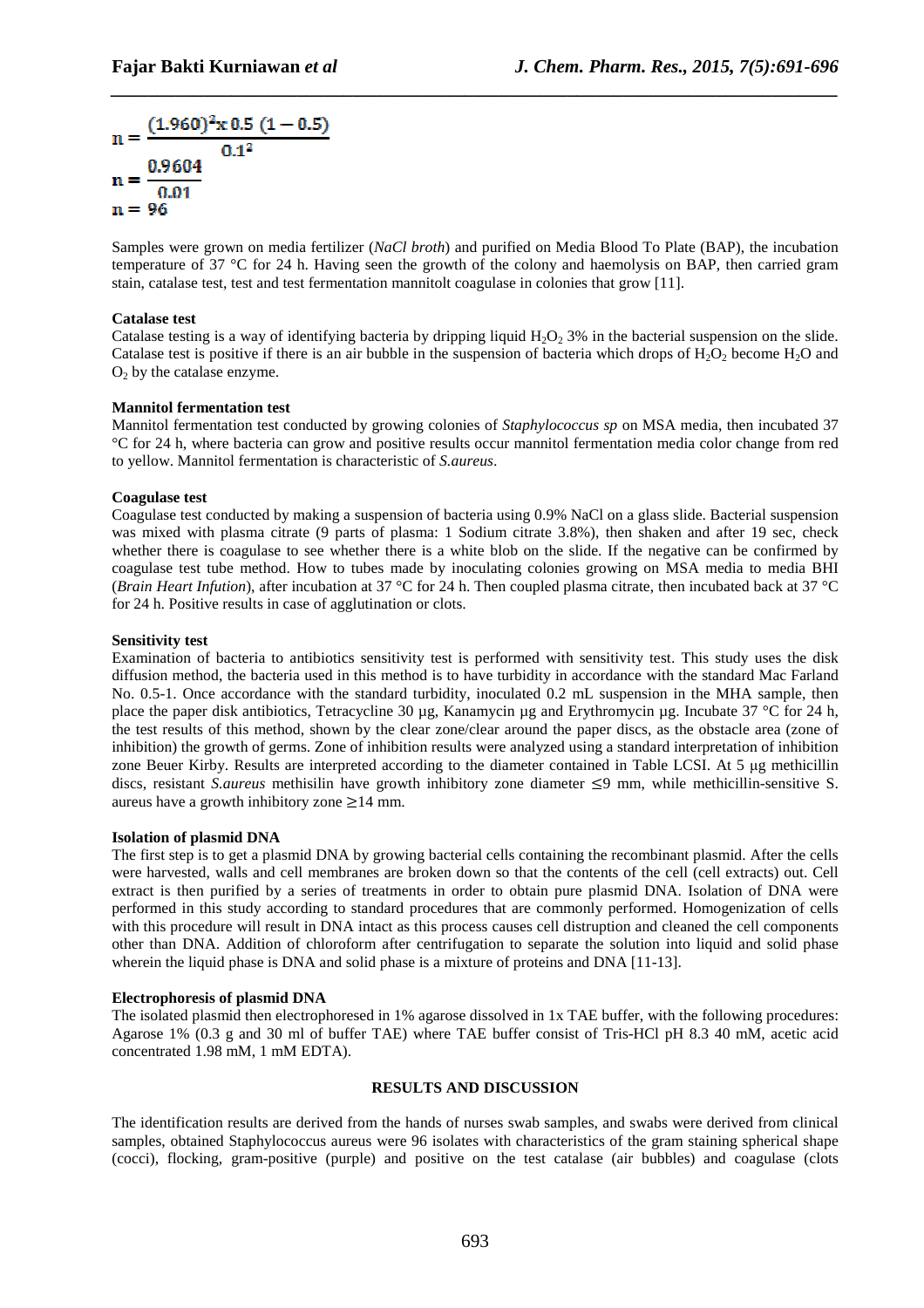agglutination). In the MSA can memfrementasi mannitol media were the mark with the the growth of bacterial colonies are yellow.

*\_\_\_\_\_\_\_\_\_\_\_\_\_\_\_\_\_\_\_\_\_\_\_\_\_\_\_\_\_\_\_\_\_\_\_\_\_\_\_\_\_\_\_\_\_\_\_\_\_\_\_\_\_\_\_\_\_\_\_\_\_\_\_\_\_\_\_\_\_\_\_\_\_\_\_\_\_\_*

Based on result of research, sensitivity pattern of *Staphylococcus aureus* to antibiotics oxacilin, vankomicin, ampicillin, tetraciklin, gentamicin and norfloxacin. In Table 1, we can see the bacteria *Staphylococcus aureus* is still sensitive to the antibiotic gentamicin and norfloxacin. Previous research, in hospitals Abepura, Papua Province, most bacteria found are of species *Stapylococcus aureus* (37%) with a high level of resistance and the identification of bacterial isolates from the air and get the hands of nurses in *Staphylococcus aureus* (13 isolates ) and 100% were resistant to methicillin.

| Antibiotics  | Resistance levels (%) | Sensitivity level (%) |
|--------------|-----------------------|-----------------------|
| Oxacilin     | 89.6                  | 10.4                  |
| Vancomicin   | 47.9                  | 52.1                  |
| Ampicilin    | 79.2                  | 20.8                  |
| Tetracicline | 46.9                  | 53.1                  |
| Gentamicin   |                       | 100                   |
| Norfloxacin  |                       | 100                   |



**Fig 1. Colonies of bacteria** *Staphylococcus aureus* **on MSA media** 



**Fig 2. The results of antibiotic sensitivity test on the bacteria** *Staphylococcus aureus*

From the results obtained three DNA electrophoresis with size of each approximately 9.5 kb by using Lambda Hind III DNA as a marker on electrophoresis test (Fig. 3). In the previous study, obtained 64 isolates of bacteria, which is found 33.9% were resistant to antibiotics and 7 isolates of which were *Staphylococcus aureus* colonies with characteristic are yellow and coagulase test positive. And the electrophoresis test obtained two DNA plasmids with a size of 1.5 kb [11].

DNA plasmid of the bacterium *Staphylococcus aureus* has categorized into three classes. Class I plasmids with a size of 1-5 kb and occur in large amounts (*high copy number*). Class II is a plasmid with a medium size (*intermediate copy number*) and usually encodes for beta-lactam class of antibiotics, and Class III plasmid with 40- 50kb size, this plasmid carries multi-resistance trait (*multiple resistance determinants*) [4].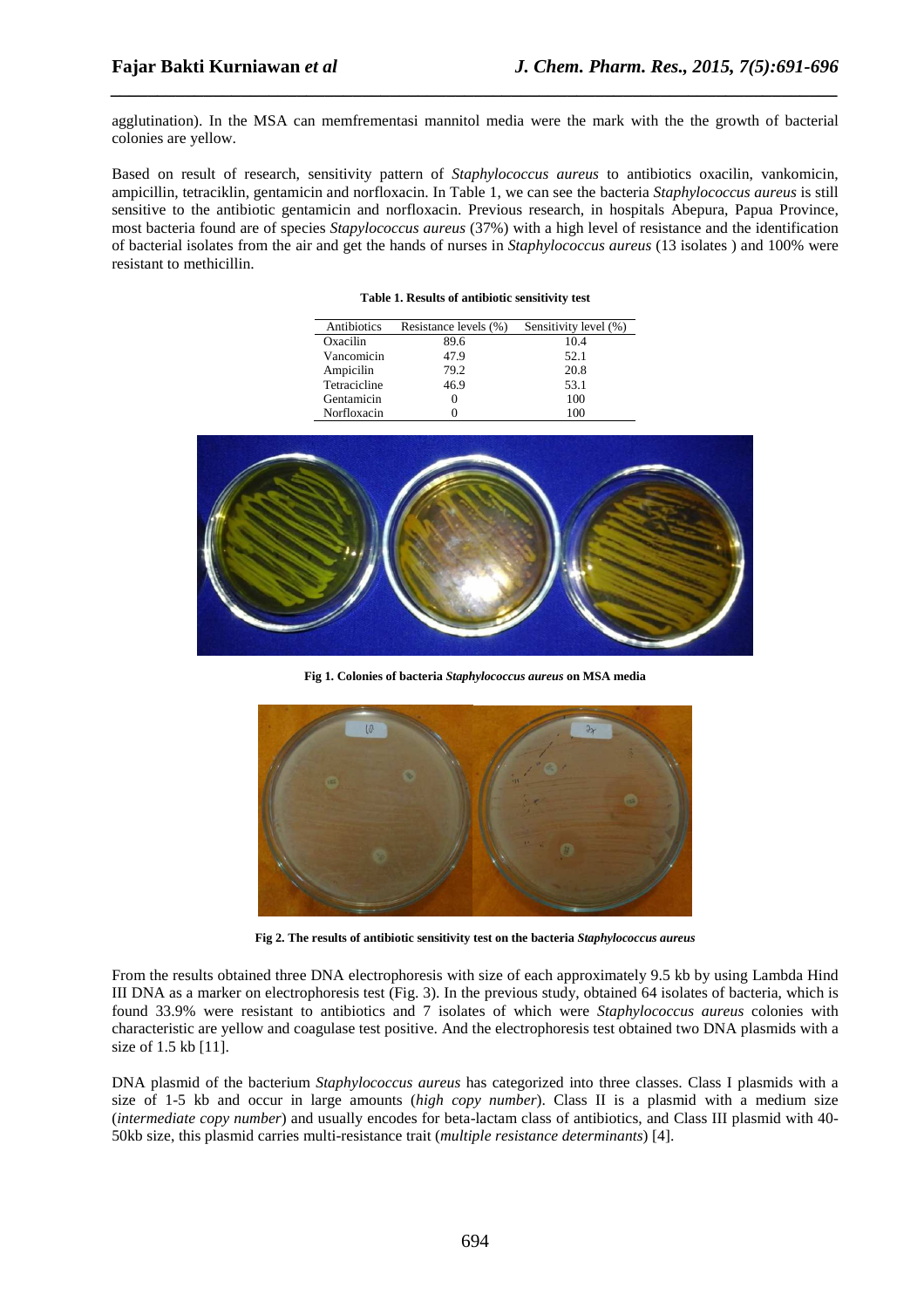

**Fig 3. Results of electrophoresis of three DNA plasmids found with a size of 9.5 kb. By using the lambda** *Hind* **III DNA as marker** 

MRSA is a strain of *Staphylococcus aureus* that are resistant to beta-lactam antibiotics, including penicillin and its derivatives (Methicillin, Oxacilin, dicloxacilin, Nafcilin and Sephalosporin). Methicillin is an antibiotic with a narrow spectrum beta-lactam group. Methicillin was introduced in 1959 to combat *S. aureus* resistant gram-positive bacteria producing betalactamase. How it works closely with beta-lactam antibiotics generally only methicillinresistant betalactamase enzyme and inhibit the formation of bacterial cell wall synthesis end peptidoglycan transpeptidase facilitated known as Penicillin Binding Proteins (PBP). This antibiotic binds to PBP2 thus inhibiting peptidoglycan and eventual lysis. MRSA occurs because of changes PBP2 be PBP2a that in the coded by the mecA gene so that this Methicillin low affinity that causes the bacteria can not bind to PBP2a until the final stage of peptidoglycan formation is not disturbed and the bacteria become resistant [14].

Most of the genetic information encoded by the bacterial chromosome, but not all. Some bacteria have genes either extrachromosomal plasmid (DNA double strand twisting each pair measuring 2-200 kb) or bacteriophages (bacterial viruses that can be integrated into the bacterial chromosome). Extrachromosomal genetic elements can be transmitted vertically (from bacteria to their offspring through binary fission) and more importantly the horizontal transmission that can traverse the species and genus. Transferred the resistance factor can last from chromosome to a plasmid or vice versa at transposons and integron. Not every plasmid can be transferred. Which can be moved is the R factor plasmid, called plasmids transmitters (infectious plasmids). R factor itself consists of two units: the segment transfer resistance factor (RTF) and determinant-r (unit-r).

RTF segment allows the transfer factor R. Each unit-r carrying properties of the antimicrobial resistance. Thus the various units of the 1-r on R factor plasmids carrying the resistance to various antimicrobial properties as well. R factor is transmitted primarily among enterobacteria. Transposon an individual gene or a small group of genes resistant bound directly reverse or repeat DNA sequences (*like bookends*). Integron consists of two segments of DNA where on one side there is a gene that is resistant to antibiotics. Bacteria that are resistant to many antibiotics is caused by plasmid who develop resistance or the presence of multiple genes within the chromosome that carries the nature of resistance [15].

MRSA resistance to beta-lactam antimicrobial class caused by these bacteria have a protein mutant penicillinbinding protein 2a (PBP2a or PBP2') which is encoded by the mecA gene. PBP is a group of enzymes in the cell membrane of *S. aureus* transpeptidation to catalyze the formation of webbing (*cross-linkage*) peptidoglycan chains. PBP2a affinity for beta-lactam class of antimicrobials is so low that MRSA will remain alive despite the antimicrobial exposure in high concentrations.

MRSA resistance detection can be conducted by using oxacillin disk method (not methicillin). Oxacillin is used as a chemical class with methicillin, more stable, test results between methicillin and oxacillin together and at the moment methicillin is no longer produced commercially in the market so that there is oxacillin [5].